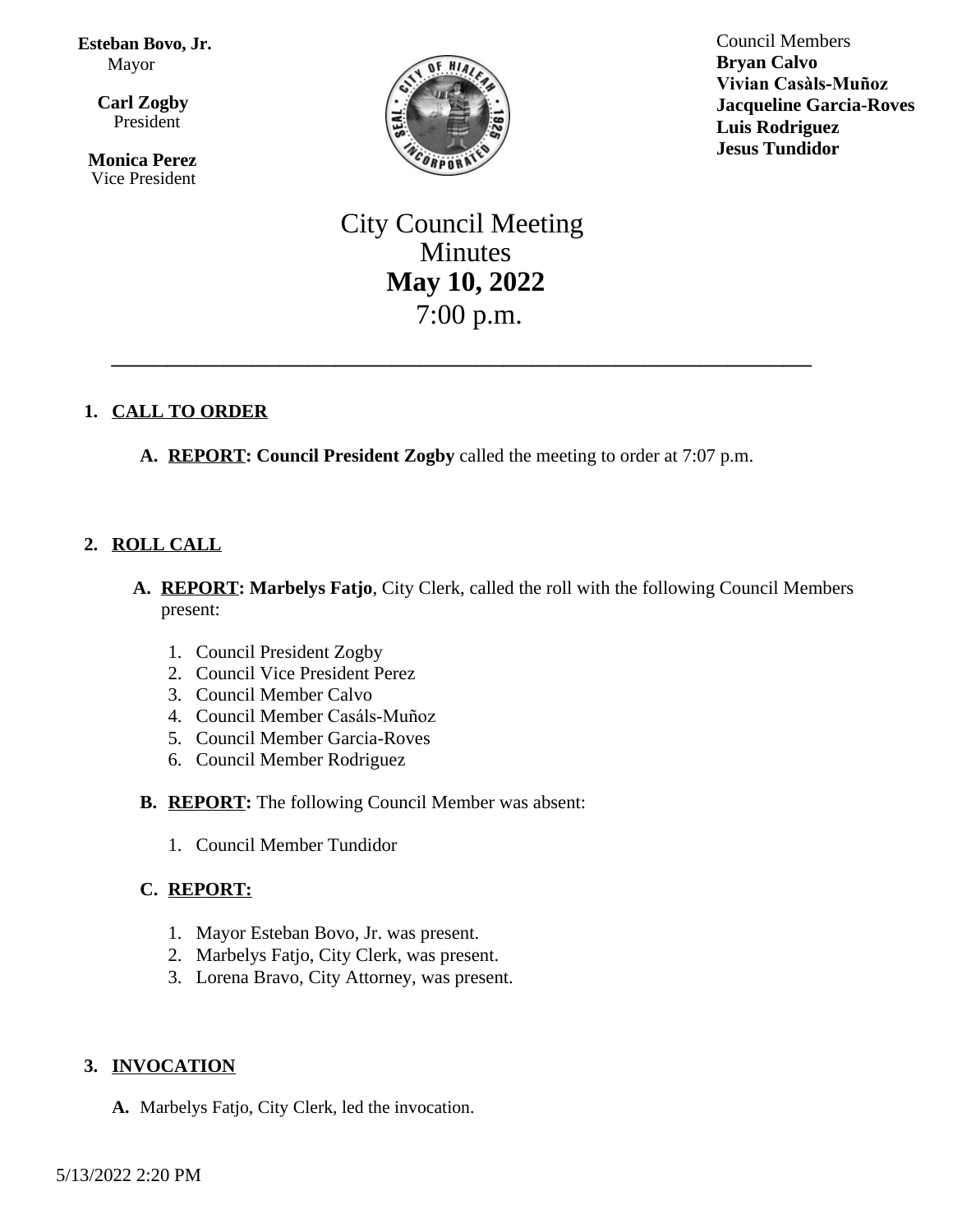## **4. PLEDGE OF ALLEGIANCE**

**A.** Council Member Garcia-Roves led the Pledge of Allegiance.

## **5. MEETING GUIDELINES**

*The following guidelines have been established by the City Council*:

## **ALL LOBBYISTS MUST REGISTER WITH THE CITY CLERK**

- As a courtesy to others, please refrain from using cellular telephones or other similar electronic devices in the Council Chamber.
- A maximum of three  $(3)$  speakers in favor and three  $(3)$  speakers in opposition will be allowed to address the Council on any one item. Each speaker's comments will be limited to three (3) minutes.
- No signs or placards, in support of or in opposition to an item or speaker, shall be permitted within the Council Chamber.
- Any person, whether participating via the web platform, telephonic conferencing or physical presence at City Hall, interested in making comments or posing questions on matters of public concern or on any item on the agenda, may do so during the meeting.
- Members of the public may address the City Council on any item pertaining to City business during the Comments and Questions portion of the meeting. A member of the public is limited to one appearance before the City Council and the speaker's comments will be limited to three (3) minutes.
- The public can view public meetings on the City's YouTube page [\(www.youtube.com/cityofhialeahgov](http://www.youtube.com/cityofhialeahgov) ).
- Members of the public may hear the meeting live through telephonic conferencing using any telephone or cellular phone service. A smart device or computer are not necessary to participate in the meeting if you join by phone.
- All persons participating via the web platform will be muted during the meeting until called upon to be heard. Participation through Zoom requires a computer or smart mobile device with a microphone and web camera. The participant may elect to participate in the meeting using audio only or appear through both audio and video. The video function of all participants appearing through video will be turned off until called upon to be heard.

## **REPORT**: **Brigette Leal, Office Coordinator of the Office of the City Clerk, read the meeting guidelines into the record.**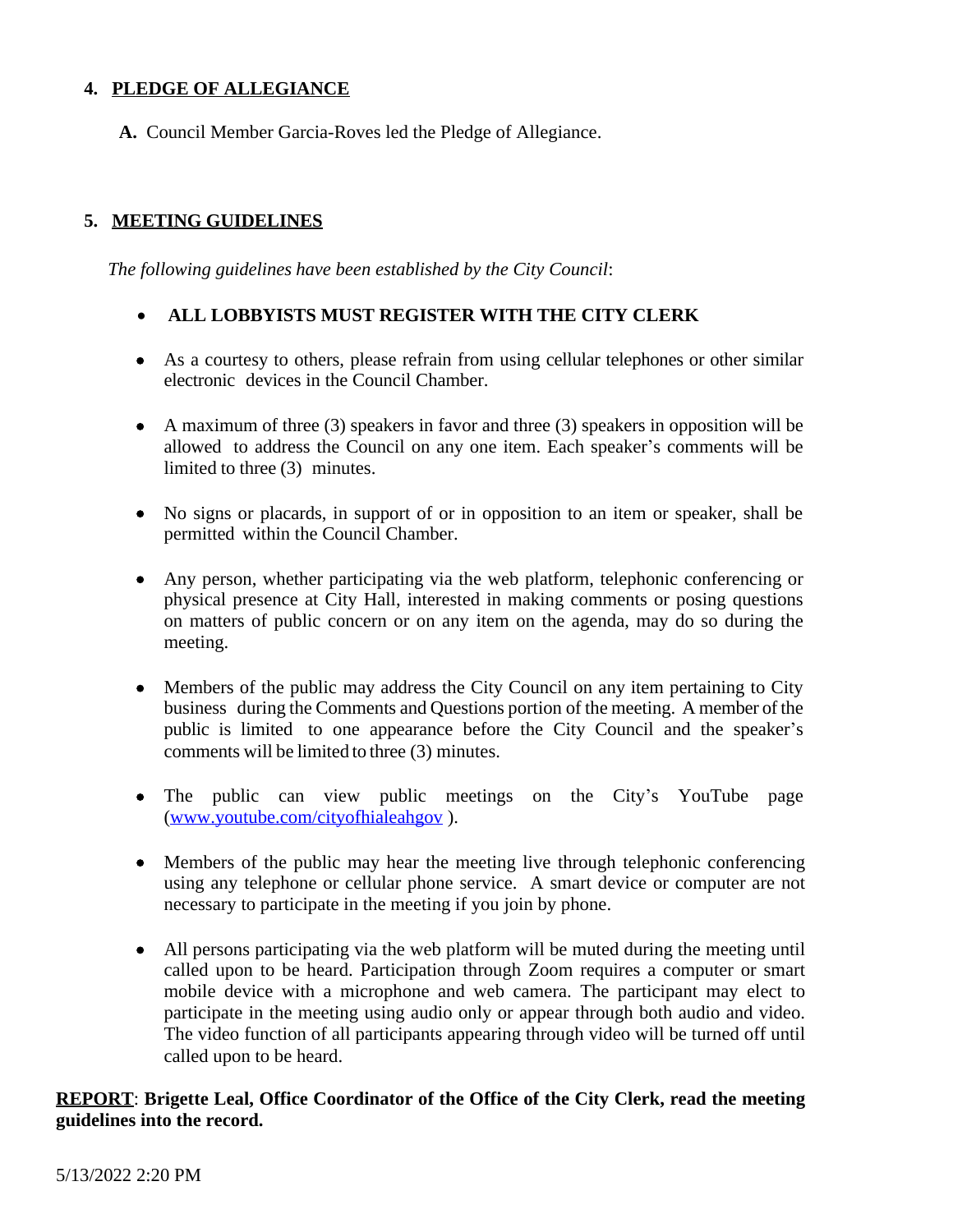## **6. PRESENTATIONS**

**6A.** Presentation by Senator Manny Diaz, Jr., as well as State Representatives Bryan Avila, Alex Rizo, and Tom Fabricio regarding the 2022 Legislative Session.

**REPORT**: **State Representative Alex Rizo** was present and provided the Mayor and City Council with an update regarding the Palmetto Expressway Project, and requested that the presentation regarding the 2022 Legislative Session be postponed to a later date.

## **7. COMMENTS AND QUESTIONS**

- **A. REPORT:** The Office of the City Clerk did not receive any email message to be read into the record from a person interested in making comments or posing questions on matters of public concern.
- **B. REPORT:** No one expressed interested in making comments or posing questions on matters of public concern registered with the Office of the City Clerk to participate live during the Comments and Questions portion of the meeting using Zoom.
- **C. REPORT**: The following persons present in the Council Chambers expressed interest in speaking during this portion of the meeting.
	- **Chris Medina**, 645 East 45 Street, expressed concern regarding flooding issues at the Leah Arts District, as well as presented the Mayor and each City Council Member with a painting of each of their homes.
	- **Eric Johnson**, Hialeah Fire Fighters, Local 1102, invited the Mayor and the City Council to the Hialeah Fire Fighter Experience Event on September 10, 2022.

#### **8. ANNOUNCEMENT OF AMENDMENTS/CORRECTIONS TO THE AGENDA**

#### **Deferred Items:**

 $\triangleright$  Item PZ 1 is deferred until May 24, 2022.

#### **Amended Items**:

 $\triangleright$  Consent Item D has been amended.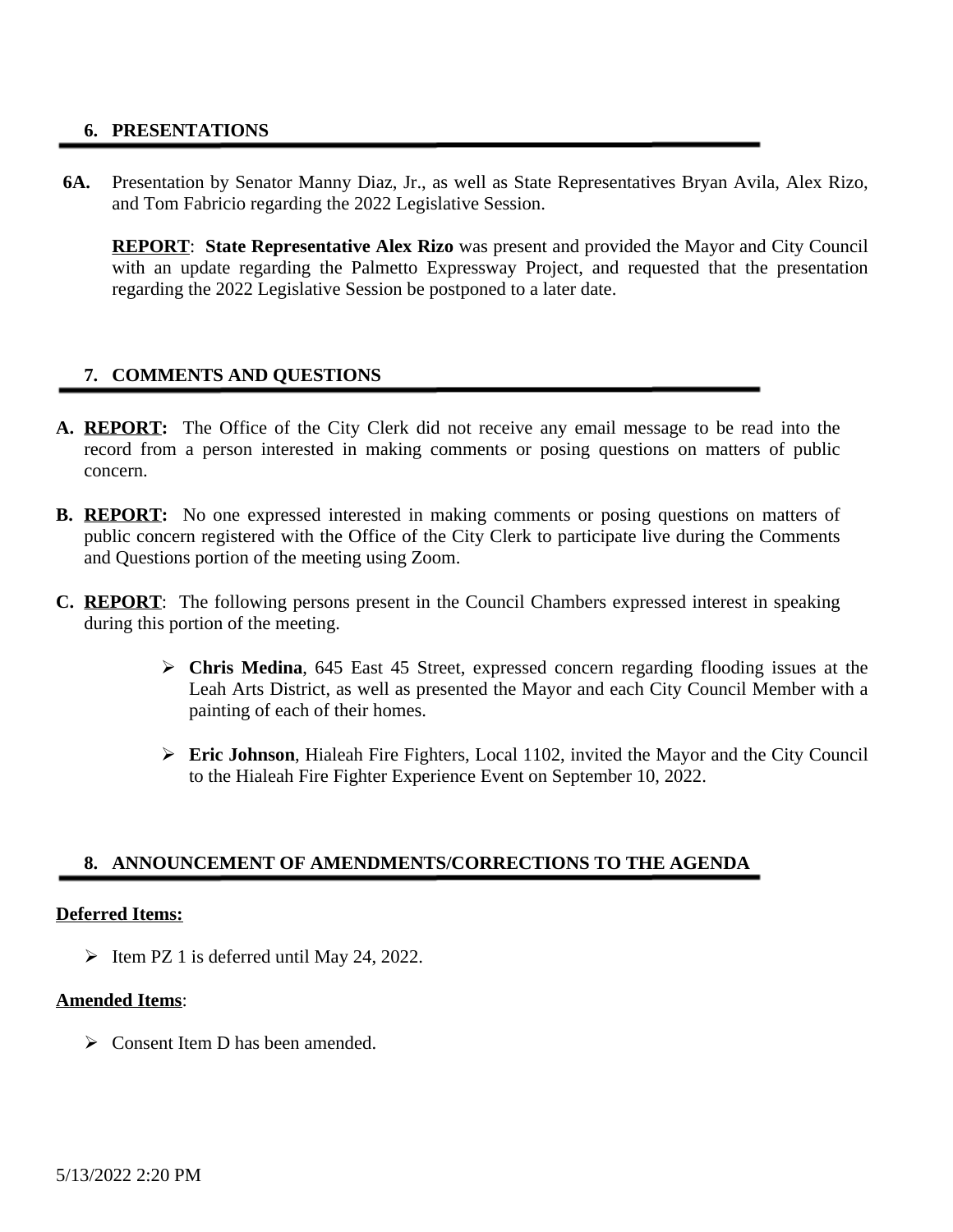## **9. CONSENT AGENDA**

*All items listed under Consent Agenda with letter designations are considered routine and will be* enacted by one motion. There will be no separate discussion of these items unless a Council Member, the Mayor or a resident so requests, in which case the item will be removed from the consent agenda and *considered along with the regular order of business.*

## **REPORT: Council Vice President Perez requested separate discussion on Consent Item B.**

#### **REPORT: Council Member Casáls-Muñoz requested separate discussion on Consent Item D.**

**REPORT: Motion to Approve the Consent Agenda, except items B and D made by Council Member Rodriguez, and seconded by Council Member Garcia-Roves. Motion passes 6-1 with Council Member Tundidor absent.**

**A.** Request permission to approve the minutes of the City Council Meeting held on April 26, 2022 at 7:00 p.m.

#### (OFFICE OF THE CITY CLERK)

#### **APPROVED 6-1 with Council Member Tundidor absent.**

**B.** Request from Fireworks Lady and Co., LLC, located at 8600 Northwest South River Drive, Suite 75, Miami, Florida 33166, for a special events permit to host an Annual Fireworks Lady Demo Shoot (company gathering for product demonstration), to include music played by a disc jockey, as well as to have a maximum of two food trucks to serve food and non-alcoholic beverages, on Saturday, May 28, 2022 from 6:00 p.m. until 10:30 p.m., to be held at the Milander Park Field, with an expected estimate of 100 attendees, subject to compliance with the requirements of the Hialeah Police Department and the Hialeah Fire Department, as well as the insurance coverage required by the City's Risk Management Department.

#### (OFFICE OF THE CITY CLERK)

## **APPROVED 5-1-1 with Council Member Casáls-Muñoz voting "No" and Council Member Tundidor absent.**

**REPORT: Patricia Taime,** 8600 Northwest South River Drive, Medley, Florida, spoke regarding the item.

**REPORT: Chief Willians Guerra**, **Hialeah Fire Department**, 83 East 5 th Street, Hialeah, Florida, spoke on the item.

**REPORT: Jorge Hernandez, Assistant Director of the Hialeah Communications and Special Events Department**, spoke on the item.

**REPORT: Franklin Duharte, Risk Administrator**, spoke on the item.

**REPORT: Mayor Bovo**, spoke on this item.

**REPORT: Motion to Approve Consent Item B subject to compliance with the requirements of the Hialeah Police Department, Hialeah Fire Department and the Hialeah Risk Management**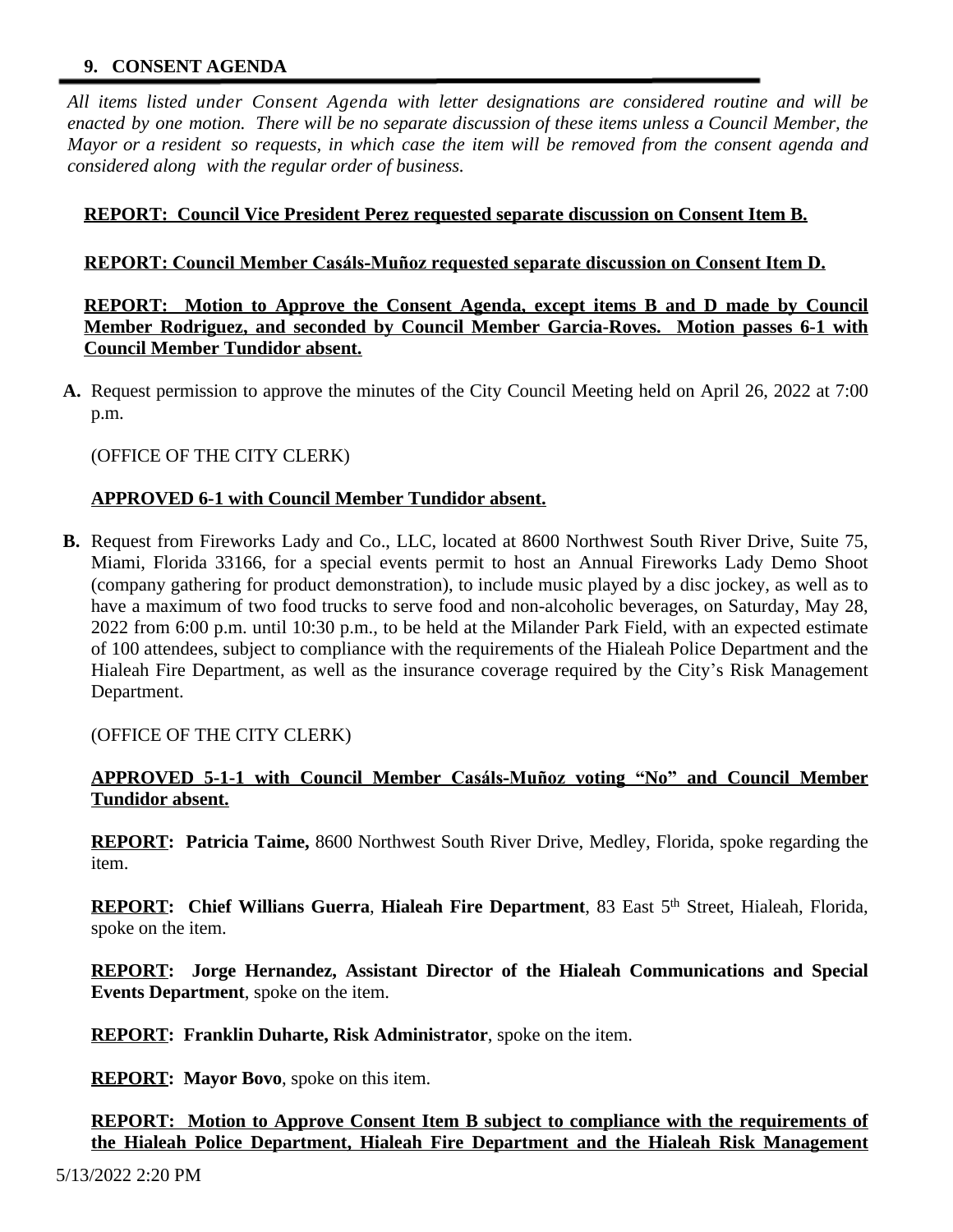## **Department, made by Council Vice President Perez, and seconded by Council Member Garcia-Roves. Motion passes 5-1-1 with Council Member Casáls-Muñoz voting "No" and Council Member Tundidor absent.**

*On April 26, 2022, the City Council tabled the item until May 10, 2022.*

- **C.** Request permission to issue a purchase order to VCS Tech Systems, LLC, for payment of the following invoices:
	- $\triangleright$  Invoice No. 002159, for the installation of new 911 call boxes at Sector 2 and Sector 5, for \$2,731.88
	- $\triangleright$  Invoice No. 002299, for the reconfiguration of the NVRs in the K9 unit, Internal Affairs and the Office of the Chief of Police, for \$625.00
	- $\triangleright$  Invoice No. 002404, payment of the monthly reoccurring fee for service to the 911 call box outside Sector 2 and Sector 5 during the month of December 2021, for \$66.88
	- $\triangleright$  Invoice No. 002405, payment of the monthly reoccurring fee for service to the 911 call box outside Sector 2 and Sector 5 during the month of January 2022, for \$66.88
	- $\triangleright$  Invoice No. 002529, payment for service call for UniView POE switches with power failures at two (2) police stations, for \$1,075.00
	- $\triangleright$  Invoice No. 002531, payment for service call due to the Sector 5 NVR not working properly, for \$125.00
	- $\triangleright$  Invoice No. 002544, payment of the monthly reoccurring fee for service to the 911 call box outside Sector 2 and Sector 5 during the month of February 2022, for \$66.88

in a total cumulative expense amount not to exceed \$4,757.52. The funding for this expenditure is to be withdrawn from the General Fund - Repair & Maintenance Equipment Account No. 001.1000.521.462.

On August 24, 2021 (Consent Item J), the City Council awarded Hialeah Invitation to Bid No. 2020/21-8500-36-024 – *Access Control- Keri Systems Installation and Maintenance*, to this vendor, sole source responsive bidder.

# (INFORMATION TECHNOLOGY DEPARTMENT)

## **APPROVED 6-1 with Council Member Tundidor absent.**

**D.** Request permission to issue a purchase order to Stealth Partner Group, LLC, vendor providing the City's broker with the lowest quote of all insurance companies contacted, for stop loss insurance with the City's self-funded PPO Plan, in the amount of \$576,553.90, and further request permission to ratify payments made for the month of January 2022 in the amount of \$35,863.98 and February in the amount of \$37,582.12, for a new total cumulative expense amount not to exceed \$650,000.00. The funding for this expenditure is to be withdrawn from the Contractual Services Account No. 520.8500.519.233. On May 11, 2021 the City Council approved Resolution Number 2021-046, authorizing the City to negotiate the terms and conditions of an agreement with PineTree Capital,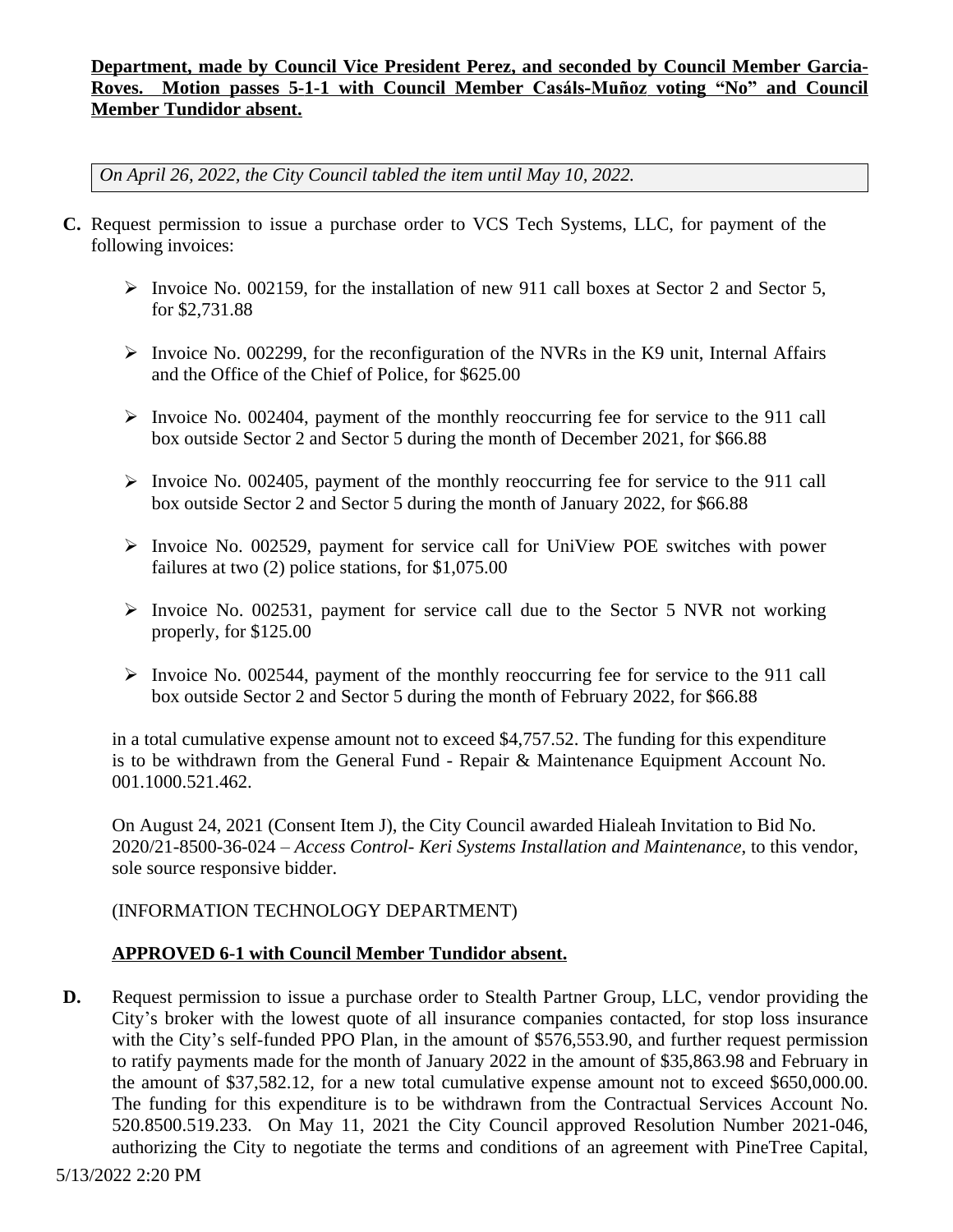LLC for the negotiation and placement of the Open Access Plus Health Insurance Plan, self-funded PPO Health Insurance Plans, GAP health insurance coverage, stop loss health insurance coverage, pharmacy benefits for the City's self-funded PPO Health Insurance Plans, and the Medicare Advantage PPO Health Insurance Plan for calendar years 2022 and 2023.

(RISK MANAGEMENT DEPARTMENT)

#### **APPROVED 6-0-1 with Council Member Tundidor absent.**

**REPORT: Motion to Approve the Consent Item D made by Council Member Casٔáls-Muñoz, and seconded by Council Vice President Perez. Motion passes 6-0-1 with Council Member Tundidor absent.**

## **10. ADMINISTRATIVE ITEMS**

**REPORT: Council President Zogby, without opposition from the rest of the City Council Members present,** called the Administrative Items out of the order of the agenda as follows:

- 1. Administrative Item 10 C
- 2. Administrative Item 10 D
- 3. Administrative Item 10 A
- 4. Administrative Item 10 B
- 5. Administrative Item 10 E
- 6. Administrative Item 10 F
- 7. Administrative Item 10 G
- **10 A**. **ORDINANCE:** Second reading and **public hearing** of proposed ordinance amending Ordinance No 2022-003 (February 8, 2022), of the Hialeah Code of Ordinances Chapter 18, entitled "Businesses", Article II, "Special Events"; amending § 18-29 "Permit; Hialeah Park District (HPD)" by allowing the Factory Town Entertainment Subdistrict to site special events of 60 days or less; repealing all ordinances or parts of ordinances in conflict herewith; providing for penalties for violation hereof; providing for a severability clause; providing for inclusion in the code, and providing for an effective date.

#### (ADMINISTRATION)

*On April 26, 2022, the City Council approved the item on first reading. Second reading and public hearing is scheduled for May 10, 2022.*

*On March 8, 2022 the item was postponed by the administration until further notice.*

## **APPROVED 5-0-2 with Council Member Tundidor absent and with Council Vice President Perez not present during roll call.**

#### **ORDINANCE NO. 2022-040**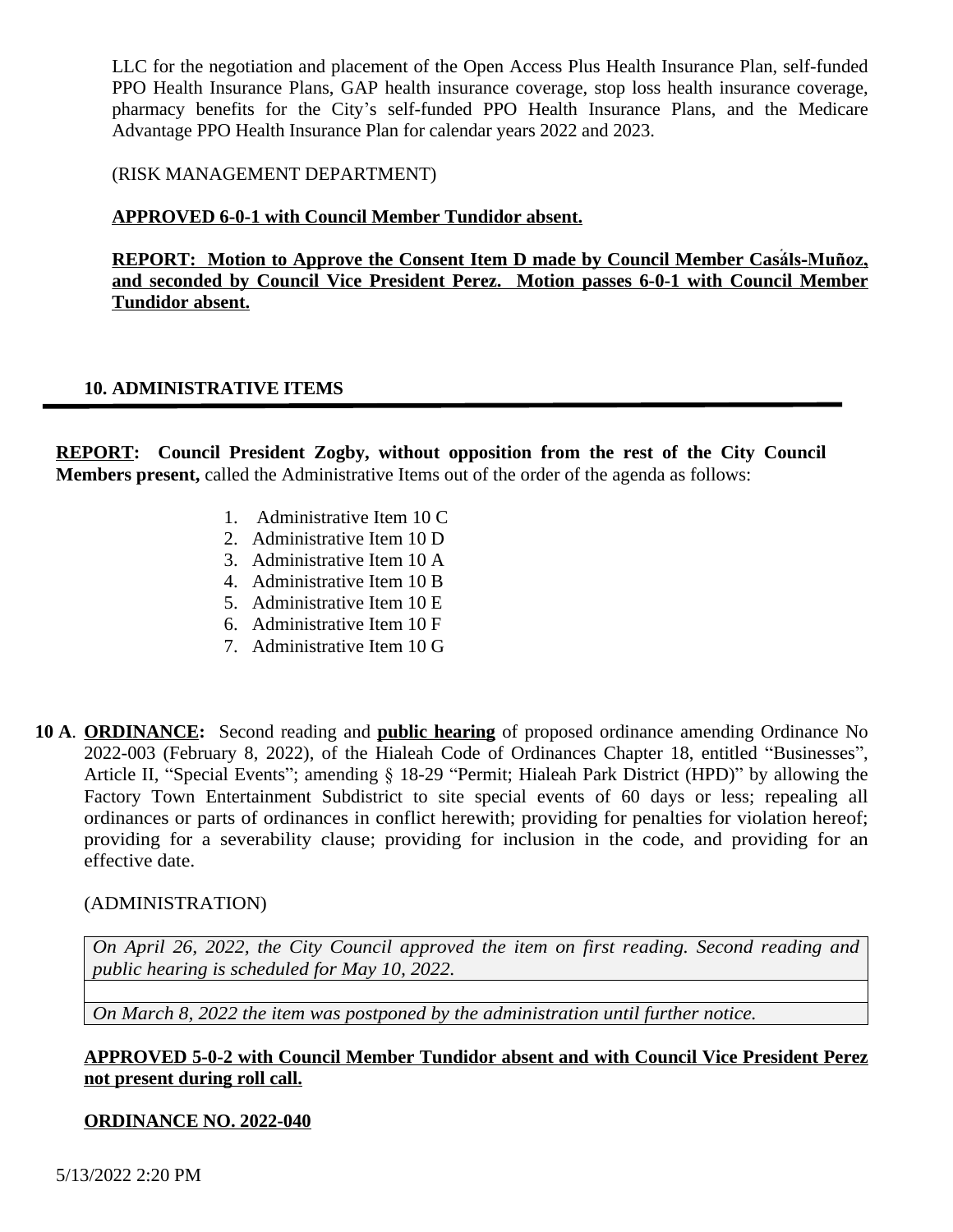**REPORT:** Council President Zogby opened the item for public participating and no one present in the Council Chambers or participating via Zoom expressed interest in speaking.

**REPORT: Motion to Approve Item 10 A made by Council Member Casáls-Muñoz, and seconded by Council Member Rodriguez. Motion passes 5-0-2 with Council Vice President Perez not present during roll call and Council Member Tundidor absent. Council Vice President Perez recorded her vote as "Yes" after the item was approved.**

**10 B**. **ORDINANCE:** Second reading and **public hearing** of proposed ordinance amending Ordinance No. 2013-83 (November 26, 2013) amending Chapter 46 entitled "Historical Preservation" of the Code of Ordinances, and in particular, revising Hialeah Code § 46-40 entitled "Powers and Duties" to allow the naming of City buildings, facilities, parks, rights-of-way and other City properties after elected federal officials or relatives of elected federal officials during the lifetime of the elected federal officials; repealing all ordinances or parts of ordinances in conflict herewith; providing for penalties for violation hereof; providing for a severability clause; providing for inclusion in the code, and providing for an effective date.

## (ADMINISTRATION)

*On April 26, 2022, the City Council approved the item on first reading. Second reading and public hearing is scheduled for May 10, 2022.*

## **APPROVED 6-0-1 with Council Member Tundidor absent.**

#### **ORDINANCE NO. 2022-041**

**REPORT:** Council President Zogby opened the item for public participating and no one present in the Council Chambers or participating via Zoom expressed interest in speaking.

## **REPORT: Motion to Approve Item 10 B made by Council Member Casáls-Muñoz, and seconded by Council Member Rodriguez. Motion passes 6-0-1 with Council Member Tundidor absent.**

**10 C**. **ORDINANCE:** Second reading and **public hearing** of proposed ordinance supplementing Resolution No. 2021-124 adopted on September 14, 2021; authorizing the exchange of Series 2022 Note for the Series 2021 Note in the amount of \$28,400,000.00; providing for the rights, securities and remedies for the owner of the Series 2022 Note; authorizing certain City officials to execute such Series 2022 Note and all necessary documents on behalf of the City and to take all actions required in connection with the delivery of such Series 2022 Note; making certain covenants and agreements in connection therewith; repealing all ordinances in conflict herewith; providing for a severability clause; and providing for an effective date.

#### (ADMINISTRATION)

*On April 26, 2022, the City Council approved the item on first reading. Second reading and public hearing is scheduled for May 10, 2022.*

## **APPROVED 6-0-1 with Council Member Tundidor absent.**

#### **ORDINANCE NO. 2022-042**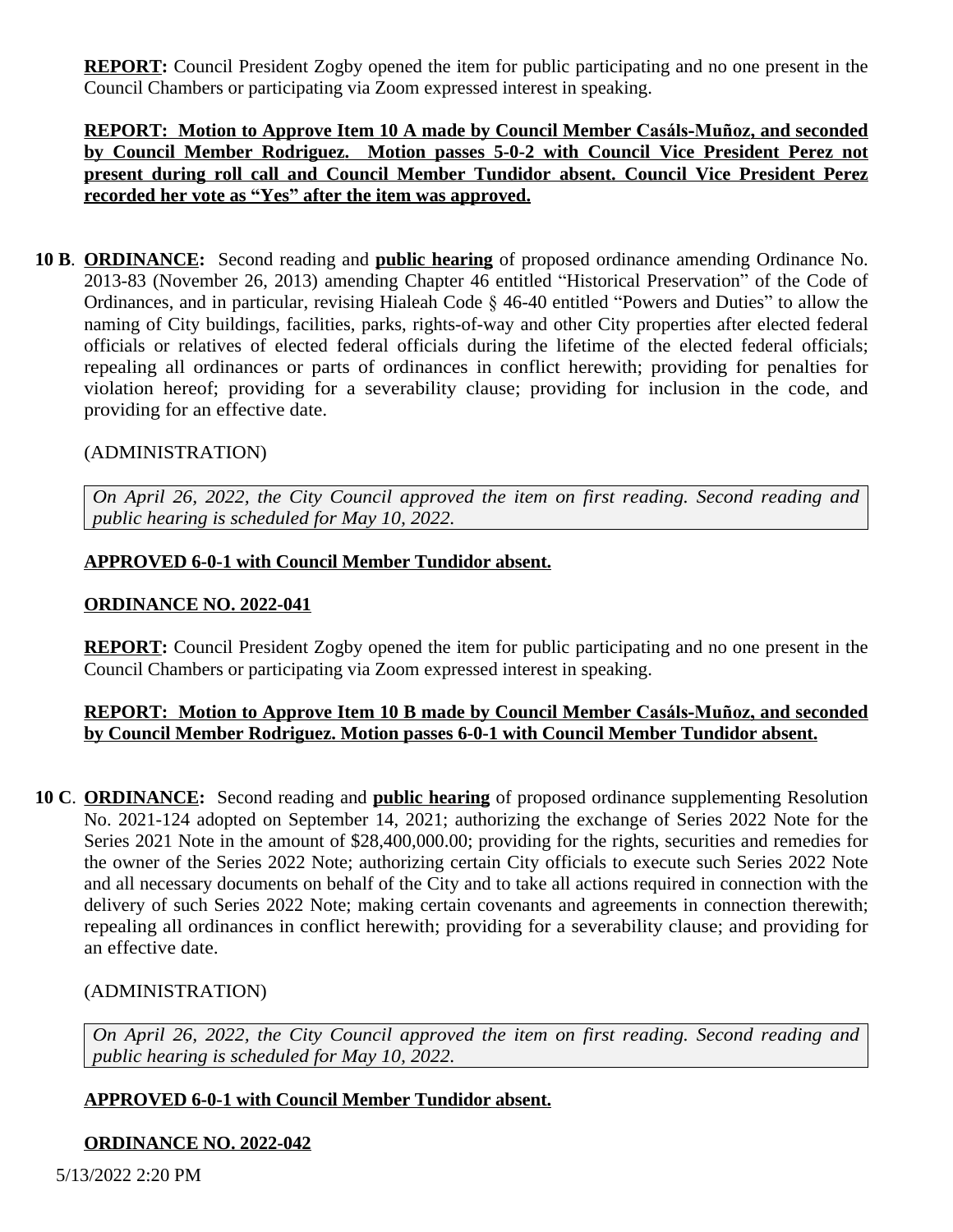**REPORT:** Council President Zogby opened the item for public participating and no one present in the Council Chambers or participating via Zoom expressed interest in speaking.

#### **REPORT: Motion to Approve Item 10 C made by Council Member Rodriguez, and seconded by Council Member Calvo. Motion passes 6-0-1 with Council Member Tundidor absent.**

**10 D. ORDINANCE:** Second reading and **public hearing** of proposed ordinance supplementing Ordinance No. 10-40 enacted by the City Council on June 22, 2010; authorizing not to exceed \$41,500,000.00 Utility System Revenue Refunding Bonds, Series 2022; providing for the issuance of such Series 2022 Bonds to refinance certain debt obligations; delegating the award of the sale of the Series 2022 Bonds to the Mayor; appointing a registrar and paying agent; approving the form of the Escrow Deposit Agreement; approving the execution and delivery of a Bond Purchase Agreement; approving the execution and delivery of a Disclosure Dissemination Agent Agreement; appointing a Dissemination Agent; amending Ordinance No. 10-40 to change the definition of Finance Director; providing certain covenants and agreements in connection with the issuance thereof; and providing an effective date.

## (ADMINISTRATION)

*On April 26, 2022, the City Council approved the item on first reading. Second reading and public hearing is scheduled for May 10, 2022.*

#### **APPROVED 6-0-1 with Council Member Tundidor absent.**

#### **ORDINANCE NO. 2022-043**

**REPORT:** Council President Zogby opened the item for public participating and no one present in the Council Chambers or participating via Zoom expressed interest in speaking.

## **REPORT: Motion to Approve Item 10 D made by Council Member Calvo, and seconded by Council Member Garcia-Roves. Motion passes 6-0-1 with Council Member Tundidor absent.**

**10 E. ORDINANCE:** First reading of proposed ordinance amending Ordinance No. 2022-015 (March 8, 2022) amending the Hialeah Code of Ordinances Chapter 18, entitled "Businesses", Article VI. "Peddlers, Solicitors, Itinerant Vendors", Division 2. "Peddlers, Itinerant Vendors", §18-311 "Retail Sales from Tents"; allowing retail tent sales other than the sales of Christmas trees and fireworks as a special event; allowing additional time for retail sales as a special event; allowing for a farmer's market; repealing all ordinances or parts of ordinances in conflict herewith; providing for penalties for violation hereof; providing for a severability clause; providing for inclusion in the code; and providing for an effective date.

#### (ADMINISTRATION)

*On April 26, 2022, the item was deferred until May 10, 2022.*

#### **APPROVED 6-0-1 with Council Member Tundidor absent.**

**REPORT: Lorena Bravo, City Attorney,** spoke on this item.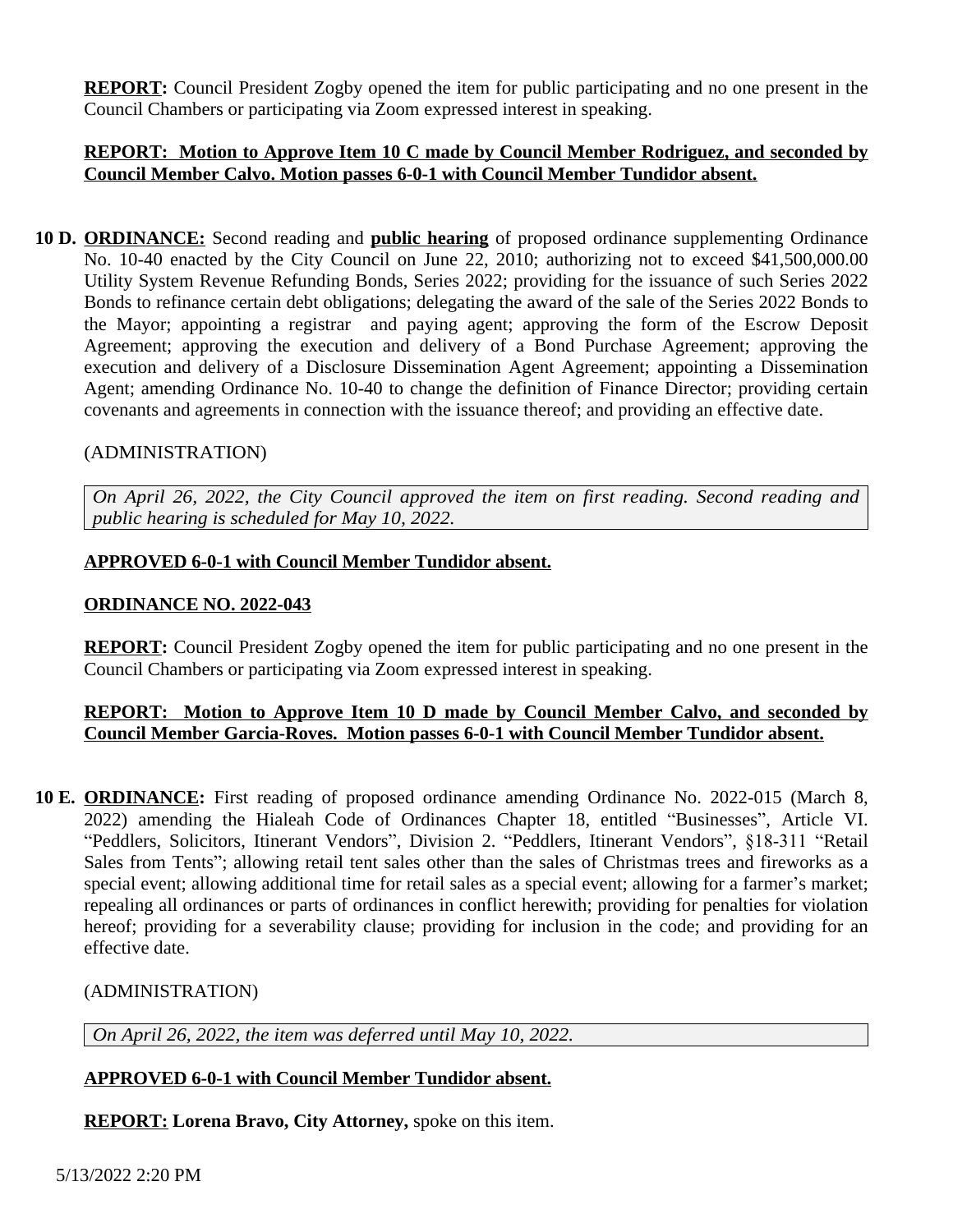## **REPORT: Motion to Approve Item 10 E made by Council Member Calvo, and seconded by Council Member Casáls-Muñoz. Motion passes 6-0-1 with Council Member Tundidor absent.**

## **REPORT: Second reading and public hearing is scheduled for May 24, 2022.**

**10 F. ORDINANCE:** First reading of proposed ordinance amending Chapter 98, entitled "Zoning", Article V, Zoning District Regulations, Division 16, entitled "C-2 Liberal Retail Commercial District", Section 98- 1112, entitled "Uses Prohibited" removing open air markets as prohibited activity; repealing all ordinances or parts of ordinances in conflict herewith; providing for penalties for violation hereof; providing for a severability clause; providing for inclusion in the code; and providing for an effective date.

(ZONING)

*On April 13, 2022, the Planning and Zoning Board recommended approval of this item.*

#### **APPROVED 6-0-1 with Council Member Tundidor absent.**

**REPORT: Motion to Approve Item 10 F made by Council Member Casáls-Muñoz, and seconded by Council Member Rodriguez. Motion passes 6-0-1 with Council Member Tundidor absent.**

**REPORT: Second reading and public hearing is scheduled for May 24, 2022.**

**10 G.** Pursuant to Section 2.01 of the City's Charter, Mayor Esteban Bovo, Jr., appoints Ruth Rubi, subject to civil service rules and regulations, to the position of Executive Director of Finance Management.

#### (ADMINISTRATION)

**APPROVED 6-0-1 with Council Member Tundidor absent.**

**REPORT: Mayor Bovo** spoke on the item.

**REPORT: Motion to Approve Item 10 G made by Council Member Casáls-Muñoz, and seconded by Council Vice President Perez. Motion passes 6-0-1 with Council Member Tundidor absent.**

#### **11. BOARD APPOINTMENTS**

**REPORT: None.**

# **12. UNFINISHED BUSINESS**

**REPORT: None.**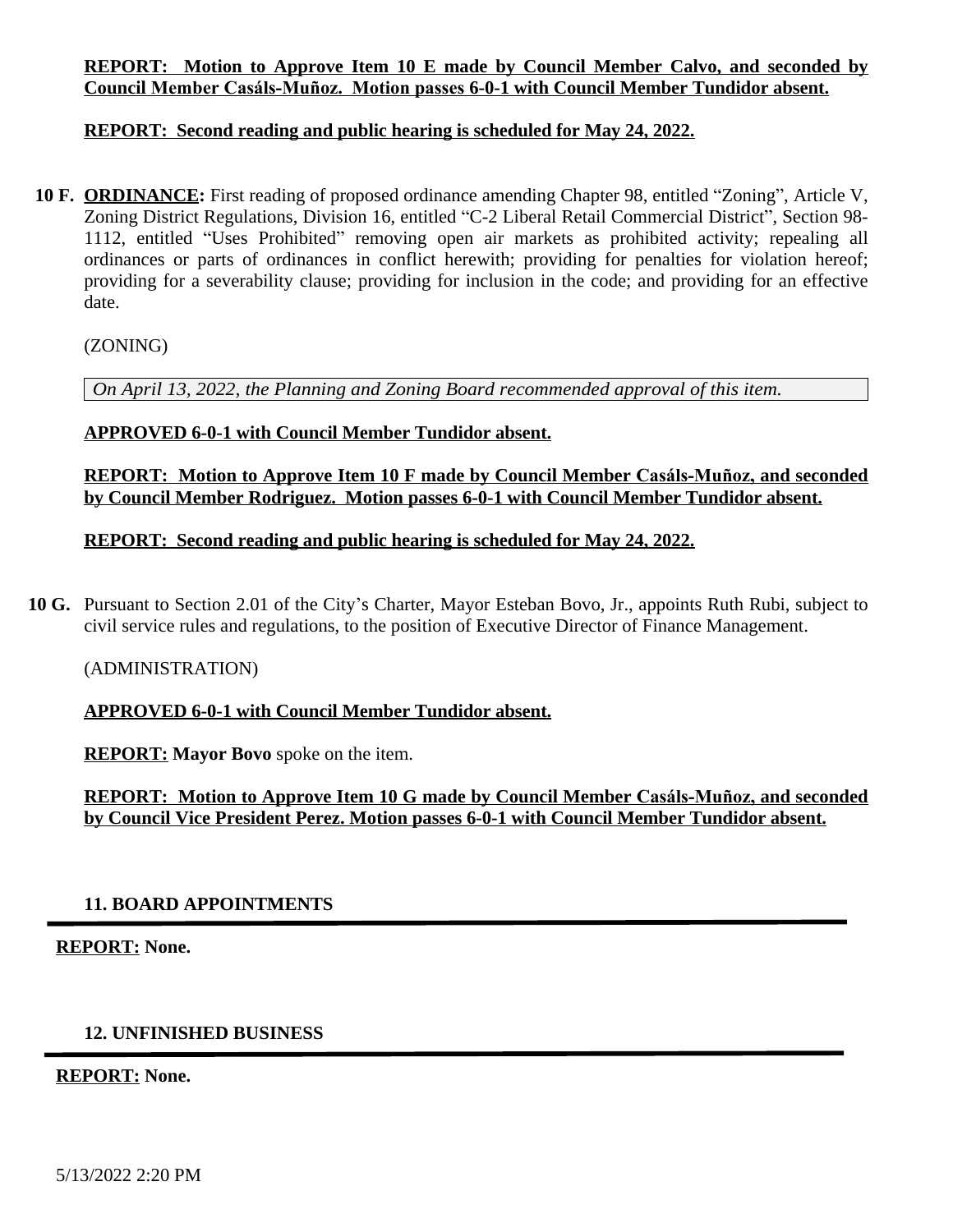#### **REPORT: None.**

#### **14. LANDUSE**

**LU 1. ORDINANCE**: First reading of proposed ordinance amending the Future Land Use Map from Commercial to Transit Oriented Development District; **Property located at 1067 East 25 Street, Hialeah, Florida, zoned C-2 (Liberal Retail Commercial District);** repealing all ordinances or parts of ordinances in conflict herewith; providing penalties for violation hereof; providing for a severability clause; and providing for an effective date.

*Per the Planning and Zoning Division, the Land Use Amendment must be approved before the City Council's consideration of the rezoning of the property. (Item PZ 6 on the May 10, 2022 City Council Agenda)* 

*Registered Lobbyists: Maritza Haro Salgado and Melissa Tapanes Llahues, 200 South Biscayne Boulevard, Suite 300, Miami, Florida 33131, on behalf of BEC Housing Trust, LLC.*

*On April 27, 2022, the Planning and Zoning Board recommended approval of the item.*

*Planner's Recommendation: Approval*

*Property Owner: East 25 Street Shops, Inc., 2223 Pembroke Road, Hollywood, Florida 33020.*

#### **APPROVED 6-0-1 with Council Member Tundidor absent.**

**REPORT: Motion to Approve Item LU 1 made by Council Member Casáls-Muñoz, and seconded by Council Member Calvo. Motion passes 6-0-1 with Council Member Tundidor absent.**

**REPORT: Second reading and public hearing is scheduled for May 24, 2022.**

**15. ZONING**

## **PLANNING AND ZONING**

**REPORT: Council President Zogby, without opposition from the rest of the City Council Members present,** called the Planning and Zoning Items out of the order of the agenda as follows:

- 1. Planning and Zoning Item PZ 6
- 2. Planning and Zoning Item PZ 5

5/13/2022 2:20 PM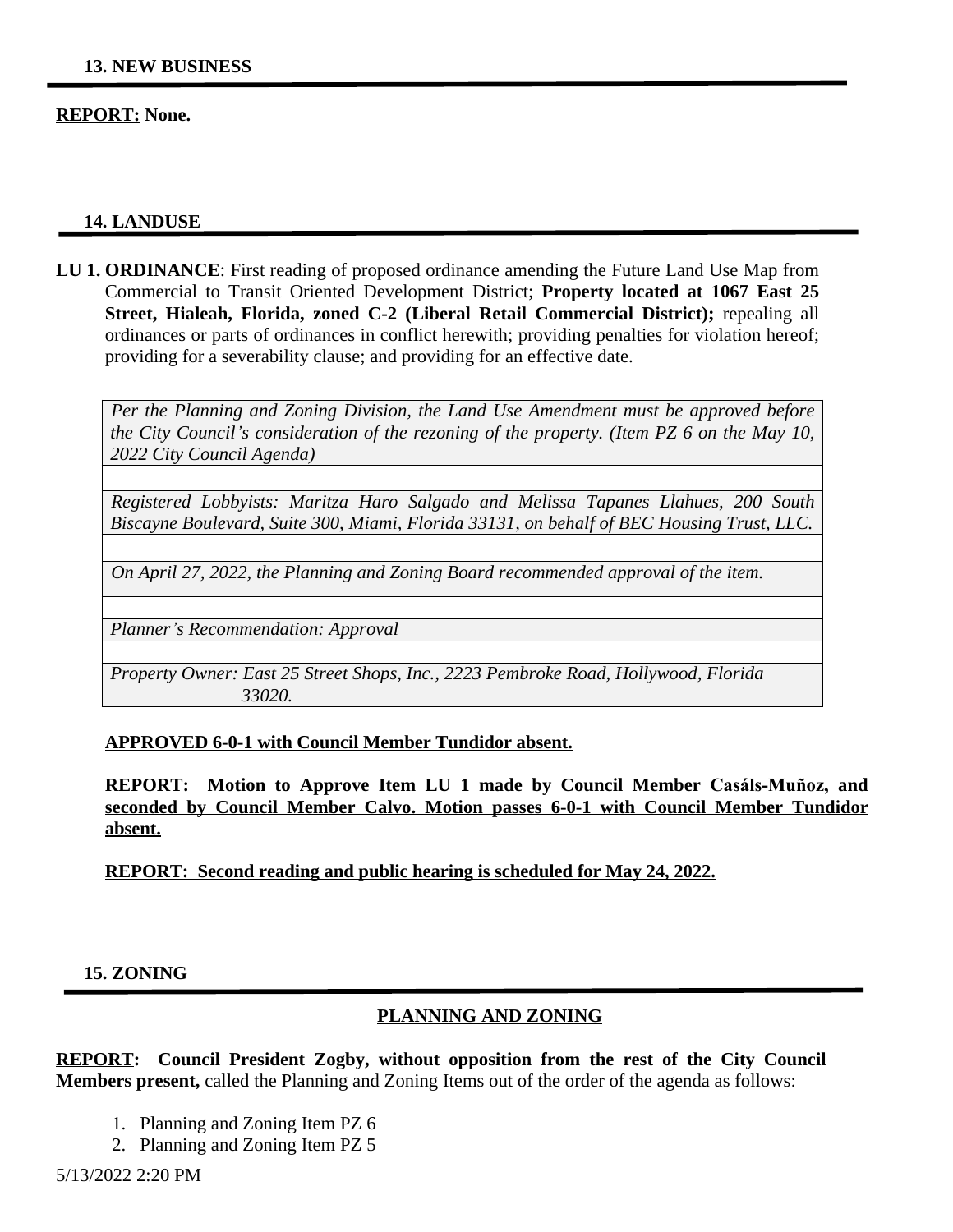- 3. Planning and Zoning Item PZ 2
- 4. Planning and Zoning Item PZ 3
- 5. Planning and Zoning Item PZ 7
- 6. Planning and Zoning Item PZ 4
- 7. Final Decision Item FD 1
- 8. Final Decision Item FD 2
- **PZ 1. ORDINANCE**: Second reading and **public hearing** of proposed ordinance granting a Special Use Permit (SUP) pursuant to Hialeah Code of Ordinances § 98-161 to allow an adult day training and care center for young people with disabilities ancillary to an existing church and school; **Property located at 5800 Palm Avenue, Hialeah, zoned R-1 (One-Family District);** repealing all ordinances or parts of ordinances in conflict herewith; providing penalties for violation hereof; providing for a severability clause; and providing for an effective date.

# **ITEM IS DEFERRED UNTIL MAY 24, 2022, PER THE APPLICANT'S REQUEST.**

*On April 26, 2022, the City Council approved the item on first reading. Second reading and public hearing is scheduled for May 10, 2022.*

*On April 13, 2022, the Planning and Zoning Board recommended approval of the item contingent on the construction of on-street parking spaces.*

*Planner's Recommendation: Approval contingent on the construction of on-street parking spaces.*

*Property Owners: Mayra Sanabria, 20110 Northwest 59 Court, Hialeah, Florida 33015 Mayra Aristy, 501 Southeast 4th Street, Hialeah, Florida 33010.*

**PZ 2. ORDINANCE:** First reading of proposed ordinance granting a Conditional Use Permit (CUP) pursuant to Hialeah Code of Ordinances § 98-181 to allow a 10,840 square foot expansion of the existing 36,950 square foot Behavioral Health Hospital; and increase the number of beds from 72 beds to 92 beds; and allow 73 parking spaces, where 115 parking spaces are required; contra to Hialeah Code of Ordinances § 98-2189(12); **Property located at 4225 West 20 Avenue, Hialeah zoned C-2 (Liberal Commercial District);** repealing all ordinances or parts of ordinances in conflict herewith; providing penalties for violation hereof; providing for a severability clause; and providing for an effective date.

*On April 26, 2022, the item was deferred until May 10, 2022.*

*On April 25, 2022, Mr. Javier Vazquez, registered lobbyist, requested that the item be deferred until May 10, 2022.*

*Registered Lobbyist: Javier Vazquez, 1450 Brickell Avenue, Suite 1900, Miami, Florida 33131, on behalf of, 4225 LLC C/O Millennium Mgmt LLC.*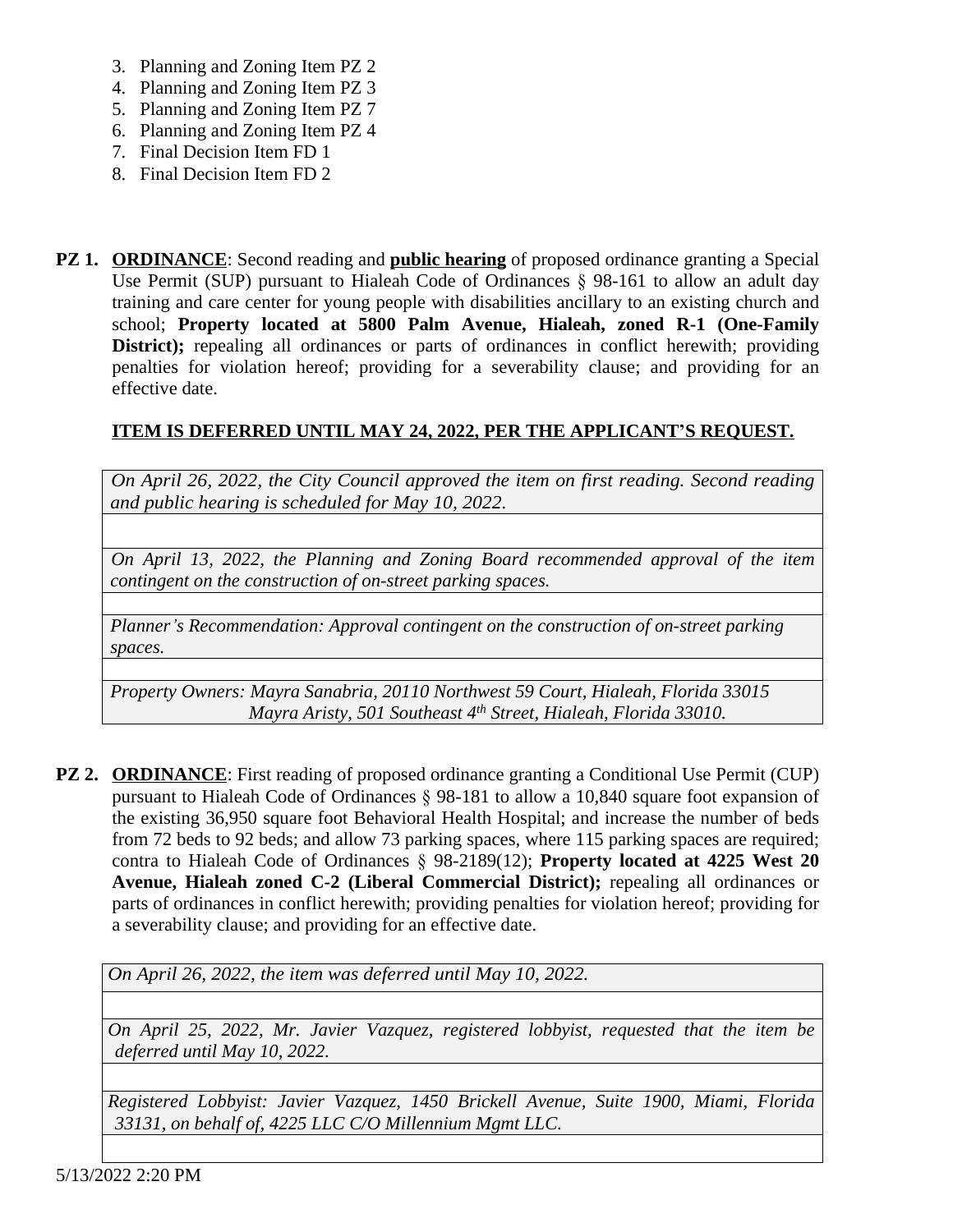*On March 23, 2022, the Planning and Zoning Board recommended approval of the item.*

*Planner's Recommendation: Approval.*

*Property Owner: 4225 LLC c/o Millennium Mgmt LLC, 10800 Biscayne Blvd, Suite 600, Miami, Florida 33161.*

**APPROVED 5-0-2 with Council Member Tundidor absent and Council Member Calvo having abstained from voting.**

**REPORT: Javier Vazquez, 1450 Brickell Avenue**, addressed the City Council.

**REPORT: Seth Francis,** engineer, addressed the City Council via Zoom on behalf of the applicant.

**REPORT**: **Alex Menendez**, applicant, spoke on the item.

**REPORT: Debora Storch, City's Planning Official**, spoke on the item.

**REPORT: Motion to Approve Item PZ 2 made by Council Member Casáls-Muñoz, and seconded by Council Vice President Perez. Motion passes 6-0-1 with Council Member Tundidor absent.**

**REPORT: Second reading and public hearing is scheduled for May 24, 2022.**

**REPORT: Council Member Calvo abstained from voting on the item and filed a Form 8B - Memorandum of Voting Conflict for County, Municipal, and Other Local Public Officers**, **form which is on file with the Office of the City Clerk.**

**PZ 3. ORDINANCE:** First reading of proposed ordinance granting a Special Use Permit (SUP) to allow the expansion of the NBD (Neighborhood Business District) Overlay for the development of a 27-unit multifamily building, pursuant to Hialeah Code of Ordinances § 98- 1630.8; granting a variance permit to allow only residential uses where mixed use is required; allow residential use on the ground floor, where residential use is allowed above ground floor level only; allow 18 residential units with an area of 595 square feet, where 850 square feet is the minimum required and only 10% of the units may have an area of 600 square feet; allow 7 feet front setback on East 7 Avenue, for encroachment of balconies above the ground floor, where 10 feet built-to-line are required; allow 32 parking spaces, where 61 parking spaces are required; and allow 29.6% pervious area, where 30% is the minimum required; all contra to Hialeah Code of Ordinances §§ 98-1630.1, 98-1630.2, 98-1630.3(e)(1), 98-2189(16)a., and 98-2056(b)(1); **Property located at 40 East 10 Avenue, Hialeah, zoned C-2 (Liberal Retail Commercial District);** repealing all ordinances or parts of ordinances in conflict herewith; providing penalties for violation hereof; providing for a severability clause; and providing for an effective date.

*On April 26, 2022, the item was tabled by the City Council until May 10, 2022.*

*On April 13, 2022, the Planning and Zoning Board recommended approval of the item.*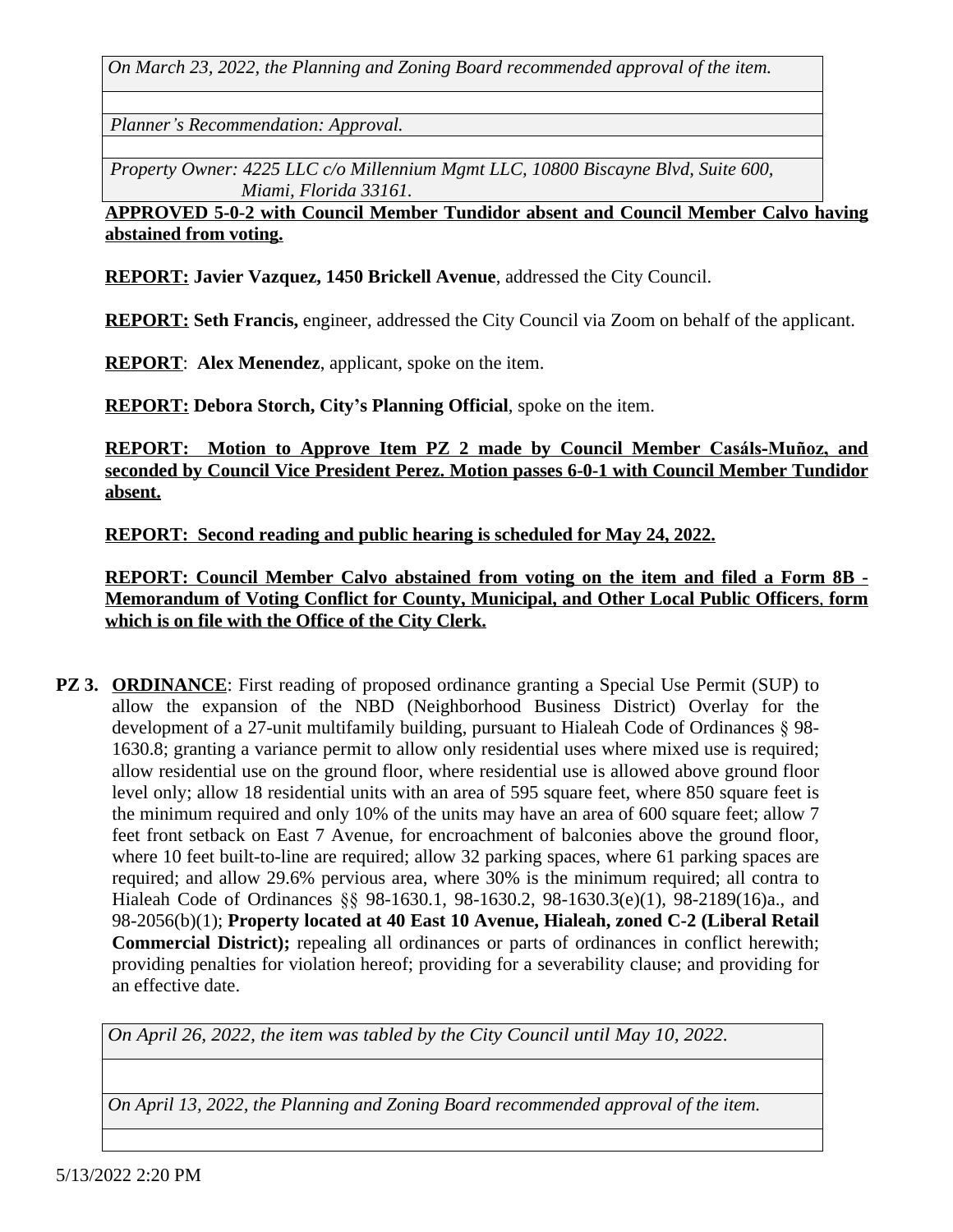*Planner's Recommendation: Approval*

*Property Owner: Johanna Ferrer, 7440 SW 69 Terrace, Miami, Florida 33143.*

**TABLED BY THE CITY COUNCIL UNTIL MAY 24, 2022 6-0-1 with Council Member Tundidor absent.**

**REPORT:** Applicant was not present.

**REPORT: Motion to Table Item PZ 3 until May 24, 2022 made by Council Member Casáls-Muñoz, and seconded by Council Member Calvo. Motion passes 6-0-1 with Council Member Tundidor absent.**

#### **REPORT**: **Council Vice President Perez left the meeting at 9:06 p.m.**

**PZ 4. ORDINANCE:** First reading of proposed ordinance rezoning property from R-1 (One-Family District) to R-3-3 (Multiple -Family District); granting a variance permit to allow front setback of 21.8 feet, where 25 feet are required; allow street side setback of 6 feet, where 15 are required; allow rear setback of 11.6 feet, where 20 feet are required; allow total lot coverage of 31%, where 30% is the maximum allowed; and allow 23% pervious area, where 30% is the minimum required; all contra to Hialeah Code of Ordinances §§ 98-589, 98-590, 98-591, 98-2056(b)(1) and 98-2056(b)(2); **Property located at 782 East 37 Street, Hialeah, Florida, zoned R-1 (One-Family District);** Repealing all ordinances or parts of ordinances in conflict herewith; providing penalties for violation hereof; providing for a severability clause; and providing for an effective date.

*Registered Lobbyist: Ceasar Mestre Esq., 8105 NW 155 Street, Miami Lakes, Florida 33016, on behalf of, New Land Opportunities Inc.*

*On April 27, 2022, the Planning and Zoning Board recommended approval of the item.*

*Planner's Recommendation: Approval.*

*Property Owners: New Land Opportunities Inc, P.O Box 820841, Pembroke Pines, Florida 33082.*

> *Alejandro Pla, 218 East 49 Street, Hialeah, Florida 33013. Daisy Gascow, 218 East 49 Street, Hialeah, Florida 33013.*

**APPROVED 4-1-2 with Council Member Calvo voting "No" , and Council Vice President Perez and Council Member Tundidor absent.**

**REPORT: Motion to Approve Item PZ 4 made by Council Member Rodriguez, and seconded by Council Member Casáls-Muñoz. Motion passes 4-1-2 with Council Member Calvo voting "No" , and Council Vice President Perez and Council Member Tundidor absent.**

**REPORT: Second reading and public hearing is scheduled for May 24, 2022.**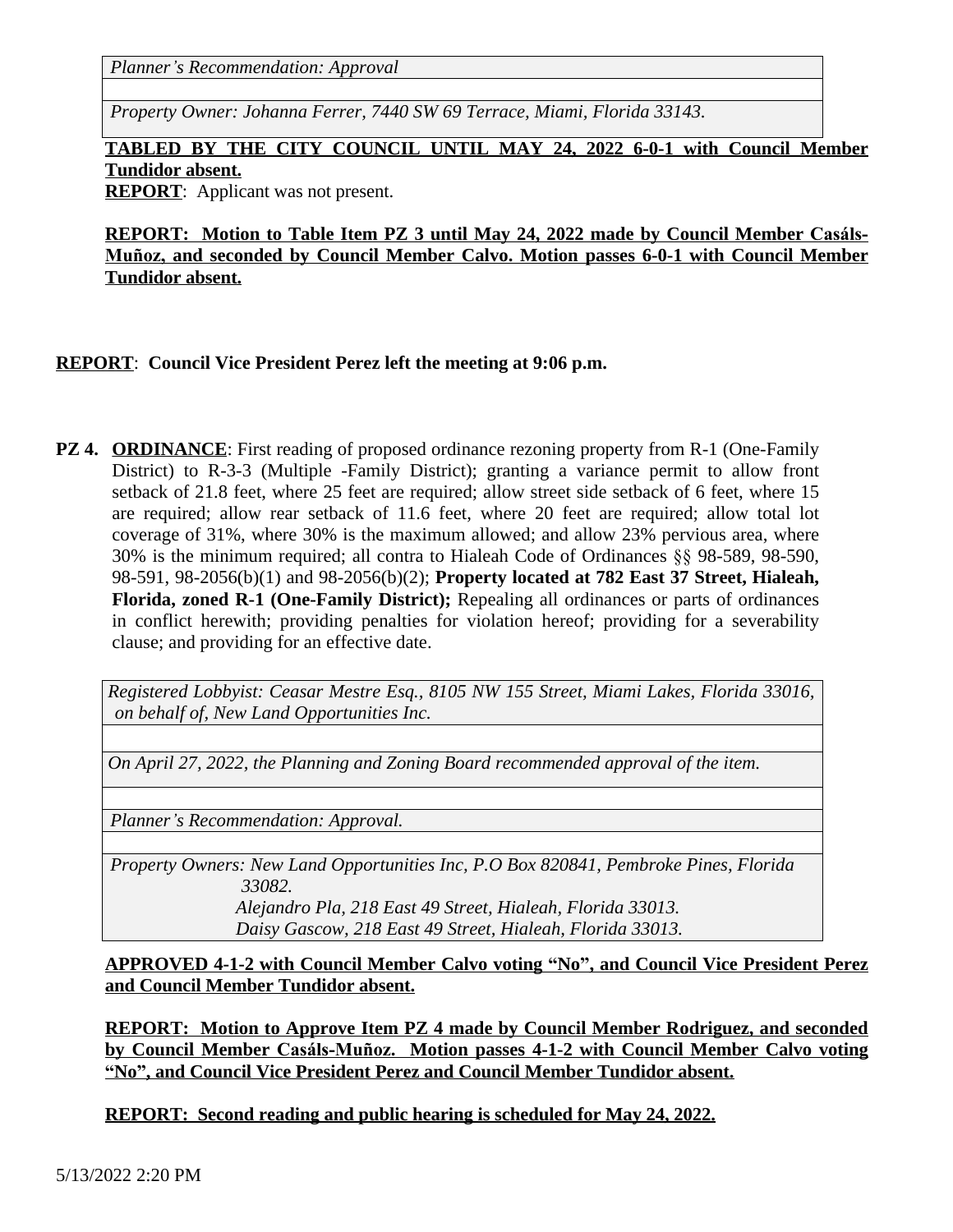**PZ 5. ORDINANCE:** First reading of proposed ordinance rezoning from R-1 (One-Family District) to GUD (Governmental Use District) of property located at 815 West 75 Street and granting a Special Use Permit (SUP) pursuant to Hialeah Code of Ordinances § 98-1630.8, to allow the expansion of the Neighborhood Business District Overlay; granting a variance permit to allow residential use on the ground floor, where residential use is allowed above ground floor level only; allow 1,049 parking spaces, where 1,487 parking spaces are required; and allow 19.8% pervious area, where 30% is the minimum required; contra to Hialeah Code of Ordinances §98-1630.2, and §§98-2189(16)a. and b. **Property located at 7605 West 10 Avenue and 815 West 75 Street, Hialeah, Florida, zoned GUD (Governmental Use District) and R-1 (One-Family District).** Repealing all ordinances or parts of ordinances in conflict herewith; providing penalties for violation hereof; providing for a severability clause; and providing for an effective date.

*Registered Lobbyist: Alejandro J. Arias, 701 Brickell Avenue, Suite 300, Miami Florida 33131, on behalf of Hialeah Housing Authority.*

*Registered Lobbyist: Hugo P. Arza, Esq., Alejandro J. Arias, Esq., Alessandria San Roman, Esq., 701 Brickell Avenue, Suite 300, Miami Florida 33131, on behalf of, Bessolo Design Group, Inc.*

*On April 27, 2022, the Planning and Zoning Board recommended approval of the item as recommended.*

*Planner's Recommendation: Approval subject to keeping buildings facing West 8 Avenue at a height not exceeding five stories and without commercial uses.*

*Property Owners: HHA I, Inc., Florida Not for Profit Organization and Hialeah Housing Authority, Not for Profit Entity, 75 East 6 Street, Hialeah, Florida 33010.*

## **APPROVED 6-0-1 with Council Member Tundidor absent.**

**REPORT: Motion to Approve Item PZ 5 made by Council Member Rodriguez, and seconded by Council Member Garcia-Roves. Motion passes 6-0-1 with Council Member Tundidor absent.**

## **REPORT: Second reading and public hearing is scheduled for May 24, 2022.**

**PZ 6. ORDINANCE**: First reading of proposed ordinance rezoning property from C-2 (Liberal Retail Commercial District) to TOD (Transit Oriented Development District); and granting a variance permit to allow 10 stories, where 8 stories is the maximum allowed; contra to Hialeah Code of Ordinances §§ 98-1544(c)(2) and 98-1544(d). **Property located at 1067 East 25 Street, Hialeah, Florida, zoned C-2 (Liberal Retail Commercial District).** Repealing all ordinances or parts of ordinances in conflict herewith; providing penalties for violation hereof; providing for a severability clause; and providing for an effective date.

*Registered Lobbyist: Maritza Haro Salgado and Melissa Tapanes Llahues, 200 South Biscayne Boulevard, Suite 300, on behalf of BEC Housing Trust, LLC.*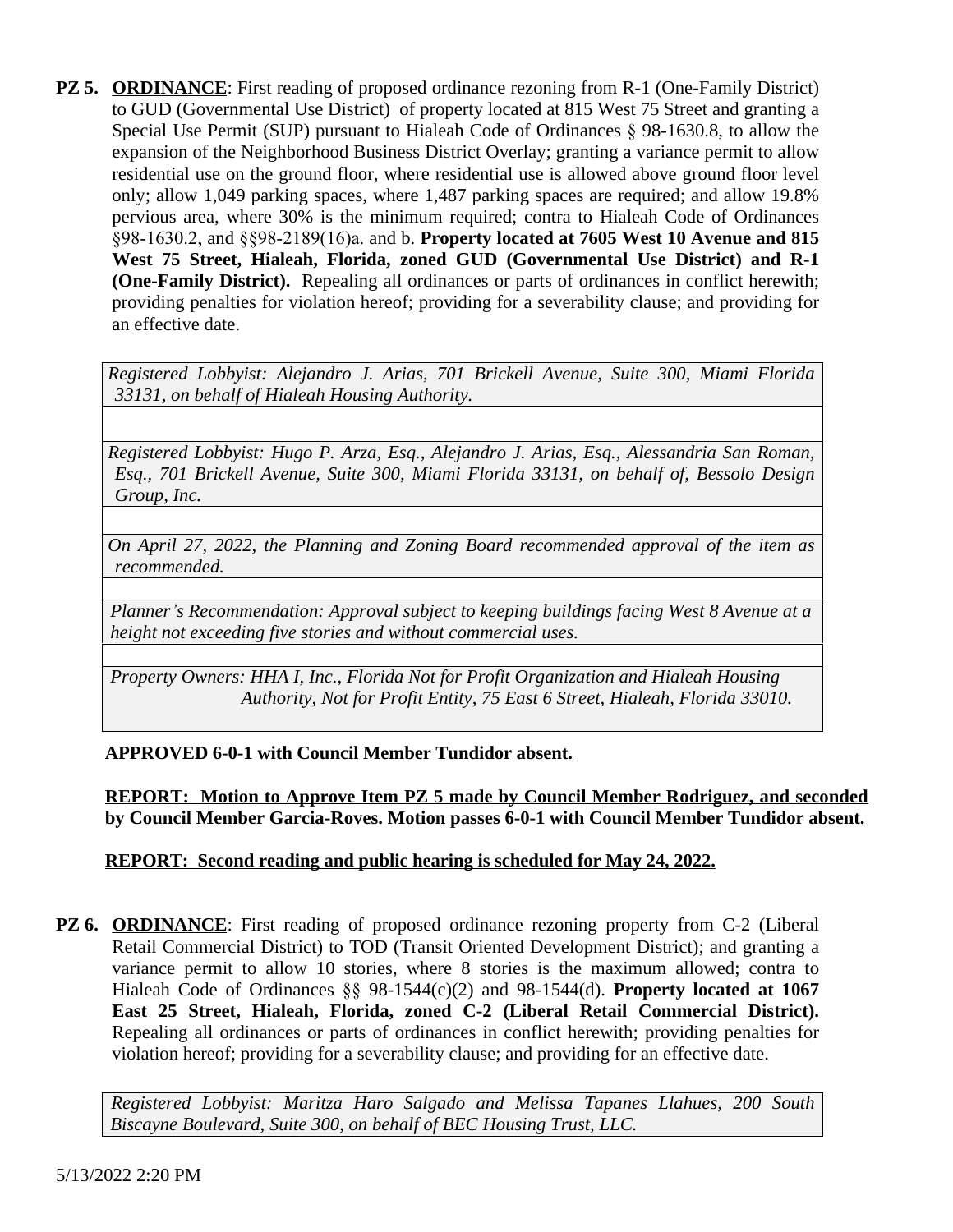*On April 27, 2022, the Planning and Zoning Board recommended approval of the item.*

*Planner's Recommendation: Approval*

*Property Owner: East 25 Street Shops, Inc., 2223 Pembroke Road, Hollywood, Florida 33020.*

**APPROVED 6-0-1 with Council Member Tundidor absent.**

**REPORT: Motion to Approve Item PZ 6 made by Council Member Calvo, and seconded by Council Member Casáls-Muñoz. Motion passes 6-0-1 with Council Member Tundidor absent.**

**REPORT: Second reading and public hearing is scheduled for May 24, 2022.**

**PZ 7. RECOMMENDATION OF DENIAL:** Recommendation of Denial by the Planning and Zoning Board to allow the re-platting of the property into two substandard lots, Lot 1 having a frontage of 40.01 feet and total lot area of 5,399.91 square feet, where 75 feet and 7,500 square feet are required and Lot 2, having a frontage of 40.01 feet and total lot area of 5,399.91 square feet, where 75 feet and 7,500 square are required, and once platted, allow the construction of a single-family house on each district for property located at **1140 West 32nd Street, Hialeah,** zoned R-1 (One-Family District).

*On April 26, 2022, the item was tabled by the City Council until May 10, 2022.*

*Registered Lobbyist: Frank De la Paz, 9361 Bird Rd, Miami, Florida 33165, on behalf of Suneil Arzola.*

*On April 13, 2022, the Planning and Zoning Board recommended denial of the item.*

*Planner's Recommendation: Denial.*

*Property Owners: Suniel Arzola, 1140 West 32 Street, Hialeah, Florida 33012*

## **DENIAL OVERRIDDEN 5-1-1 with Council Calvo voting "No" and Council Member Tundidor absent.**

**REPORT: Frank De la Paz, registered lobbyist,** addressed the City Council and provided a 500 foot radius map to each Council Member, map which is on file in the Office of the City Clerk.

**REPORT: Debora Storch, City's Planning Official**, spoke on the item.

**REPORT: Motion to Override the Recommendation of Denial of the Planning and Zoning Board made by Council Member Rodriguez, and seconded by Council Member Casáls-Muñoz. Motion passes 5-1-1 with Council Calvo voting "No" and Council Member Tundidor absent.**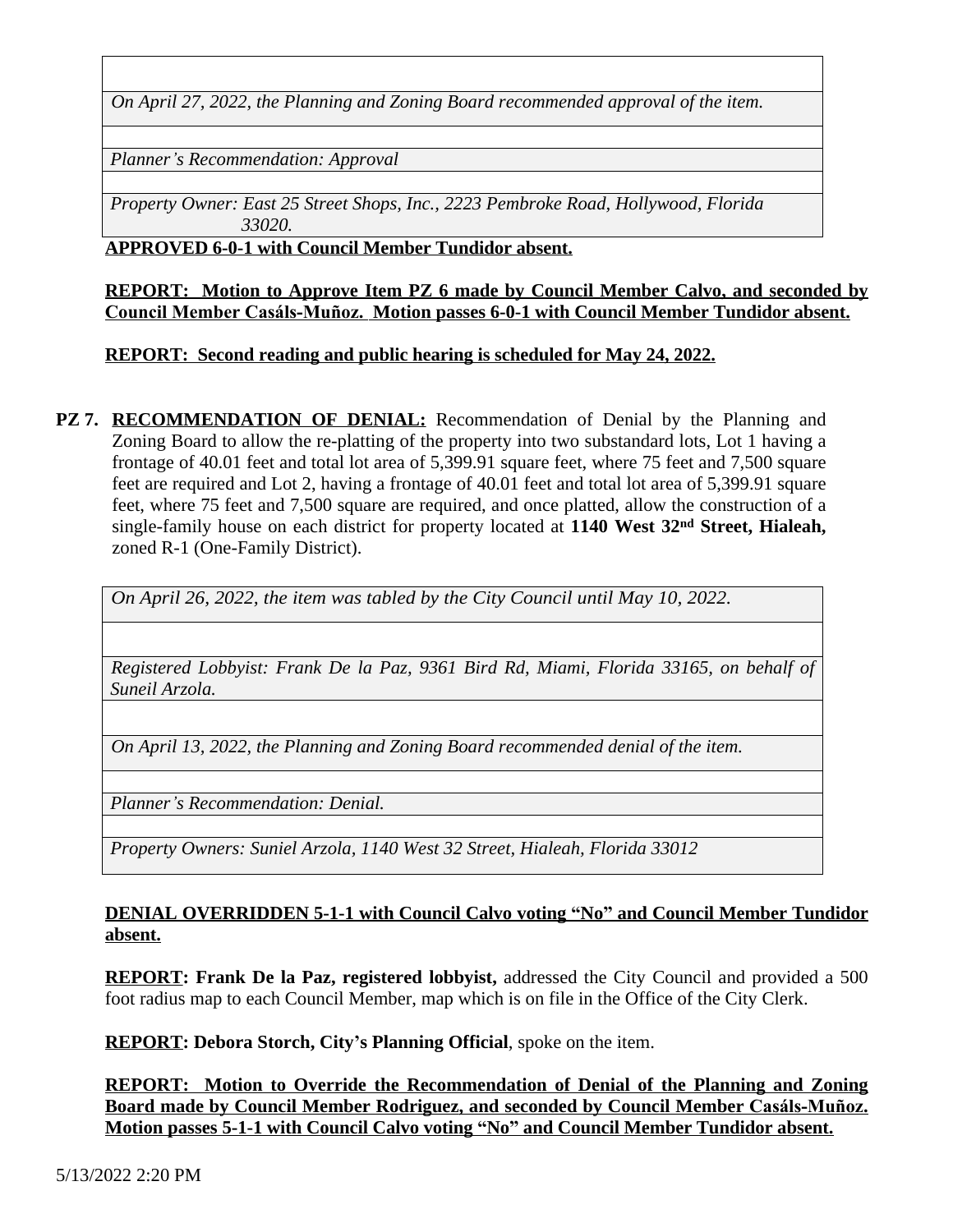#### **16. FINAL DECISIONS**

**FD 1. RESOLUTION**: Proposed resolution approving the final decision of the Planning and Zoning Board, **Decision No. 2022-06** granting an adjustment on the property located at **5958 West 13 Court, Hialeah, zoned R-1 (One-Family District)**; and providing for an effective date.

*On April 13, 2022, the Planning and Zoning Board recommended approval of the item with the condition that the terrace remain open on its three sides.*

*Planner's Recommendation: Approve with conditions.*

*Property Owners: Anthony Perez and Felipe Perez, 5958 West 13 Court, Hialeah, Florida 33012*

## **APPROVED 5-0-2 with Council Vice President Perez and Council Member Tundidor absent.**

#### **RESOLUTION NO. 2022-067**

**REPORT: Motion to Approve Item FD 1 made by Council Member Calvo, and seconded by Council Member Rodriguez. Motion passes 5-0-2 with Council Vice President Perez and Council Member Tundidor absent.**

**FD 2. RESOLUTION**: Proposed resolution approving the final decision of the Planning and Zoning Board, **Decision No. 2022-07** granting an adjustment on the property located at **517 East 10 Street, Hialeah, zoned R-1 (One-Family District)**; and providing for an effective date.

*On April 13, 2022, the Planning and Zoning Board recommended approval of the item with the condition that a 6-foot concrete wall be erected on the east side property line to protect the privacy of the adjacent home to the east.*

*Planner's Recommendation: Approve with conditions.*

*Property Owners: Osiris Machado, Ana L. Valdez, Ailin Machado, 517 East 10th Street, Hialeah, Florida 33010.*

## **APPROVED 5-0-2 with Council Vice President Perez and Council Member Tundidor absent.**

#### **RESOLUTION NO. 2022-068**

**REPORT: Motion to Approve Item FD 2 made by Council Member Calvo, and seconded by Council Member Casáls-Muñoz. Motion passes 5-0-2 with Council Vice President Perez and Council Member Tundidor absent.**